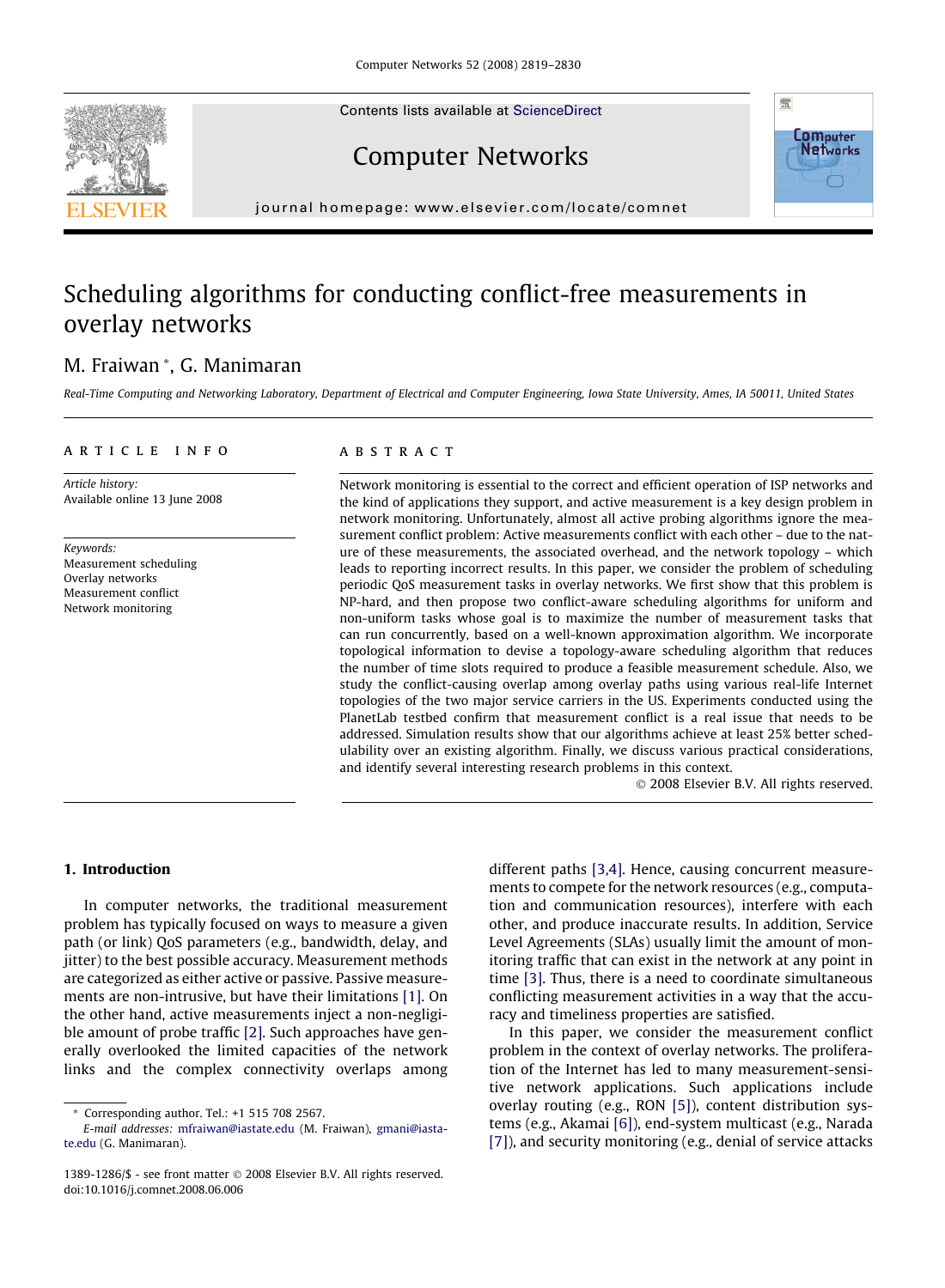detection). In addition, Internet service providers (ISPs) are deploying measurement overlays to monitor the health of their networks.

A key aspect of the measurement conflict problem is the overlap among measurement paths. This overlap is an obvious observation at the IP-level of the network. However, measurements and the applications they support are typically deployed using overlays with specifically designed topologies on top of the IP-level network. The point to be noted here is that two seemingly disjoint overlay paths may actually be joined at the IP-level. This dependence may also change with time as the IP-level routing and the mapping to the overlay paths change.

Consider the example in Fig. 1, two measurement tasks  $T_1$  and  $T_2$ , are being conducted concurrently. Task  $T_1$  is running from source overlay node A to destination overlay node F, while task  $T_2$  is running from source overlay node B to destination overlay node E. The overlay (or IP) routing has resulted in these two tasks sharing the overlay (or IP) link C—D. Now, depending on the bandwidth and computational requirements of each task and with sufficient synchronization, a conflict may occur wherein both tasks will inaccurately measure the bandwidth, loss, or latency of their respective paths due to their resource consumption at the shared link. Experiments conducted using PlanetLab [\[8\]](#page--1-0) with various measurement tools [\[9,10\]](#page--1-0) confirm that such conflict does happen with a substantial effect on the measurement accuracy.

The contributions of this paper are as follows:

- We have formulated the measurement conflict problem as a scheduling problem of periodic QoS real-time tasks, and shown that the complexity of the problem is NPhard [\[4\].](#page--1-0)
- We have proposed two conflict-aware heuristic scheduling algorithms for uniform and no-uniform measurement tasks, based on graph partitioning concepts [\[4\]](#page--1-0).
- We propose a topology-aware heuristic scheduling algorithm that increases the efficiency of producing feasible measurement schedules.
- We study the overlap among overlay paths using various real-life Internet topologies of the two major service carriers in the US.
- We show the existence and the effect of measurement conflict by constructing a globally distributed measurement overlay on top of PlanetLab and using various measurement tools.



Fig. 1. A measurement example, tasks  $T_1$  and  $T_2$  sharing overlay link C—D, which could have also been an IP link.

The remainder of this paper proceeds as follows. Section 2 presents our network monitoring model, its assumptions, and computational complexity. Section 3 discusses the related work and motivation. Section 4 goes into the details of the conflict-aware scheduling algorithms. Section 5 presents the topology-aware scheduling approach and algorithm. We discuss some implementation issues in Section 6. Section 7 presents our performance evaluation results. We conclude in Section 8.

### 2. Network monitoring model and complexity

#### 2.1. Network monitoring model

We generalize the network model to include overlay networks, as well as IP-level networks. As we have mentioned earlier, network monitoring is considered part of a network measurement infrastructure (NMI) employed by ISPs (Internet service providers) at the IP-level network. While the rise of overlay networks and their varying application requires regular monitoring to achieve efficient and correct operation of these overlays.

Given an overlay network undirected graph  $G_0 = (V_0, E_0)$ , where  $V_0$  is the set of overlay nodes and  $E_0$ is the set of overlay edges. The corresponding IP-level graph  $G_{IP} = (V_{IP}, E_{IP})$  is also available, where  $V_{IP}$  is the set of physical nodes and  $E_{IP}$  is the set of physical edges. Note that  $V_{\text{o}} \subseteq V_{\text{IP}}$ , but  $E_{\text{o}} \nsubseteq E_{\text{IP}}$  in general. Several previous studies have assumed and justified the knowledge of the underlying IP-level topology by the overlay network operator [\[11\]](#page--1-0).

Let  $T = \{T_1, \ldots, T_n\}$  be the set of tasks to be scheduled.  $T_i = (s_i, d_i, c_i, p_i, \text{tool}_i)$ , where  $s_i$  is the source of the measurement task,  $d_i$  is destination of the same task,  $c_i$  is the running time of the task,  $p_i$  is the period of task  $T_i$ , and tool $_i$  is the tool used by the task. The deadline of the task is the same as its period. We also define matrix  $M = [m_{ii}]$ to be an  $n \times n$  0–1 matrix, representing the possible conflict between tasks if they are run at the same time, where  $m_{ii} = 1$  if task *i* conflicts with task *j*, and 0 otherwise. The conflict matrix M captures the conflict among tasks based on the set of tasks and the computational and communicational conflict factors.

## 2.2. Problem definition

We start by defining three important terms related to this problem:

- Feasibility: A feasible schedule is a schedule in which all tasks meet their deadlines and no two tasks are scheduled in a conflicting manner.
- Optimality: A scheduling algorithm is said to be optimal if no other algorithm can find a feasible schedule for a task set that this algorithm has failed to find a feasible schedule for.
- - Schedulability: This defines the efficiency of the scheduling algorithm in terms of the ability to find a feasible schedule.

The measurement conflict scheduling problem can be defined as follows: